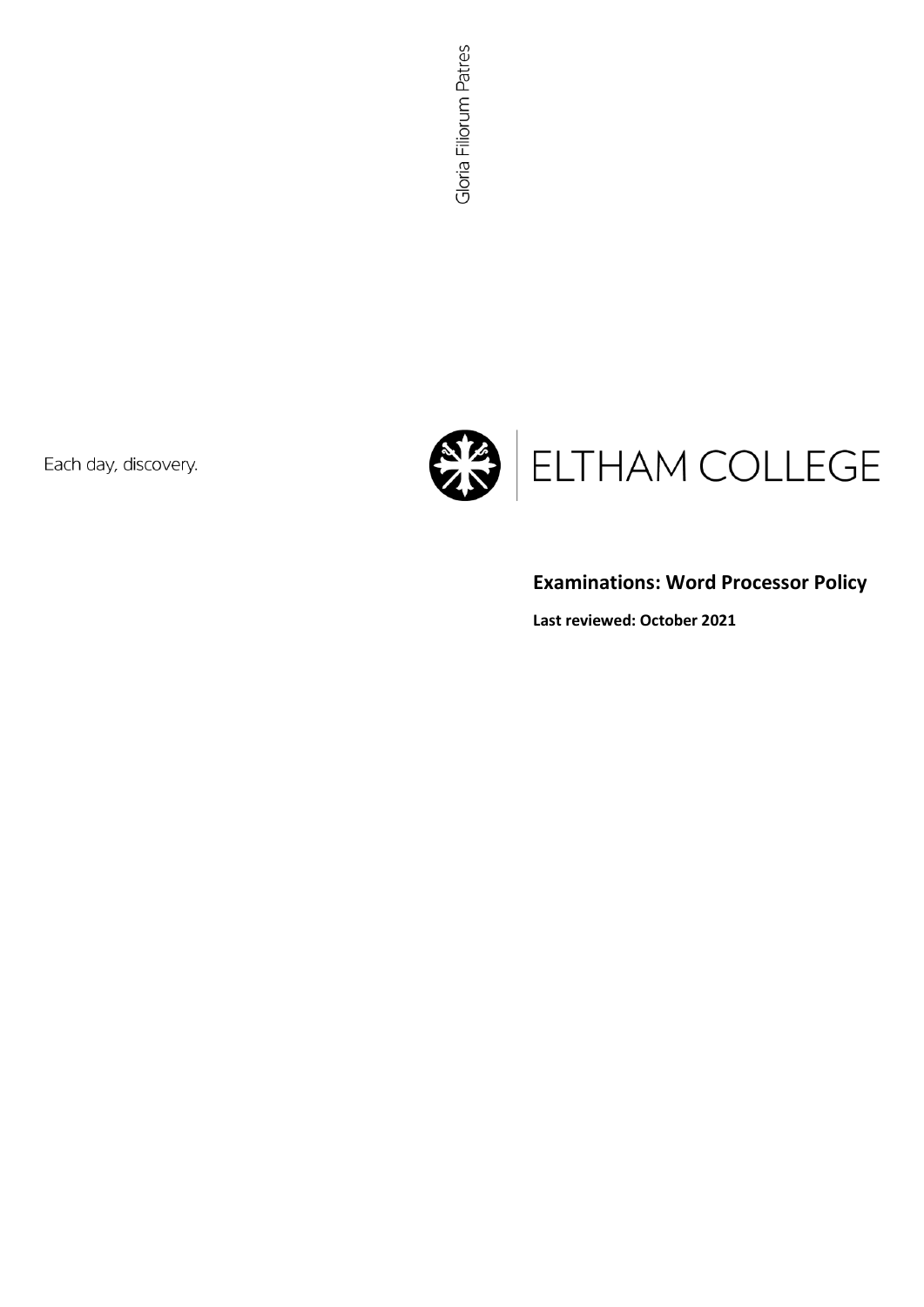# **Version Control Information**

| <b>Reason For Amendment</b> | Name/Key staff | Date           | <b>Main changes</b>                                 |
|-----------------------------|----------------|----------------|-----------------------------------------------------|
| <b>Annual Review</b>        | Headmaster     | September 2015 |                                                     |
| Annual review               | MD/HM          | September 2016 |                                                     |
| Annual review               | MD/HM/CG       | September 2017 | Criteria Eltham College use<br>to award WP in exams |
| <b>Annual Review</b>        | JM/MD/CG       | September2018  | Acknowledgement of CYOD<br>from Y9 and above        |
| Annual review               | MD/HM/CG       | September 2019 | Criteria Eltham College use<br>to award WP in exams |
| <b>Annual Review</b>        | JM/MD/CG       | October 2020   |                                                     |
| <b>Annual Review</b>        | JM/MD/CG       | October 2021   |                                                     |

# **JM Deputy Head**

**MD Exams officer**

**CG SENCo**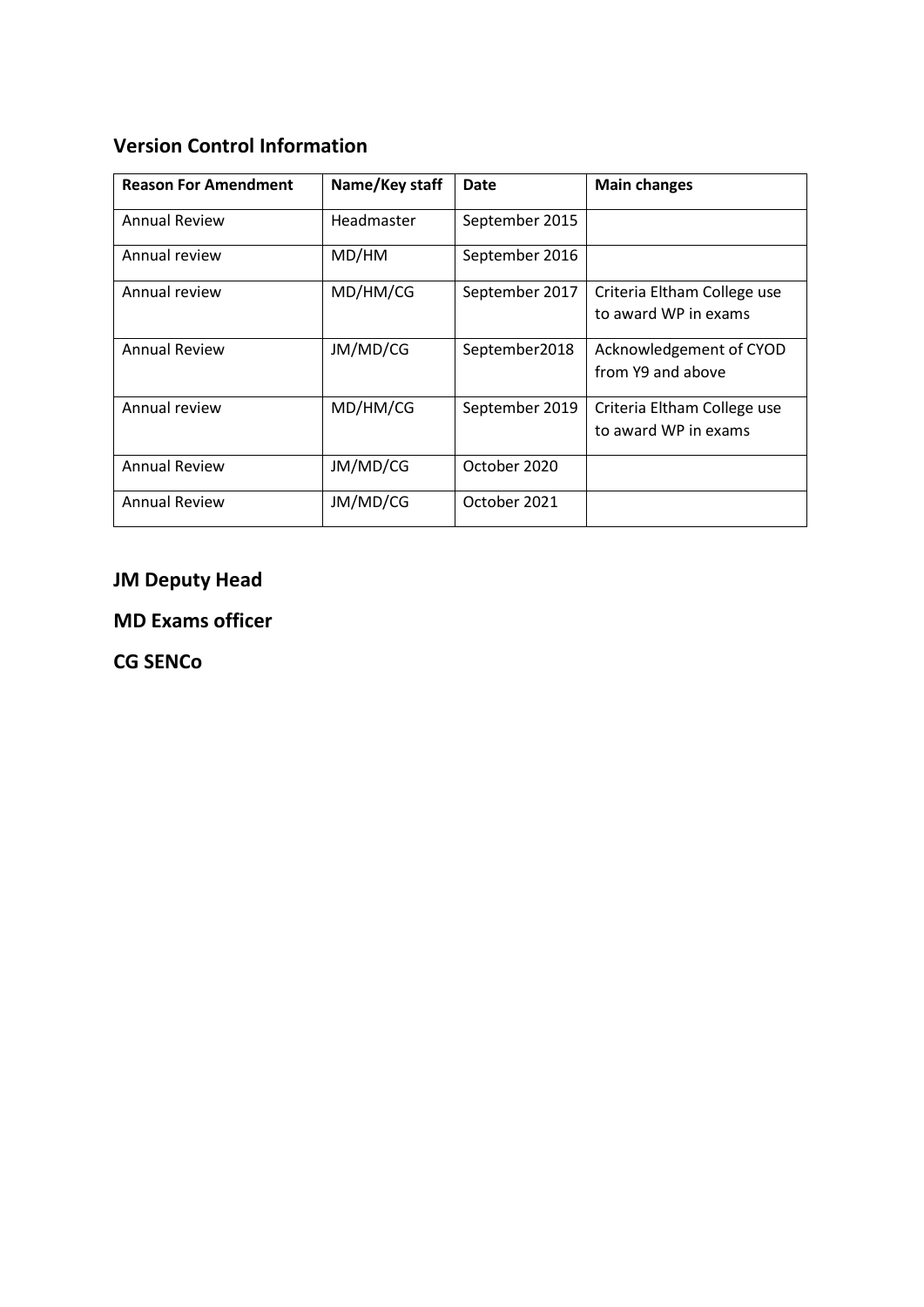## **Contents**

| 5 Arrangements at the time of the assessment for the use of a word processor 5                   |  |
|--------------------------------------------------------------------------------------------------|--|
| Appendix 1 Criteria Eltham College uses to Award and Allocate Word Processors for Examinations 7 |  |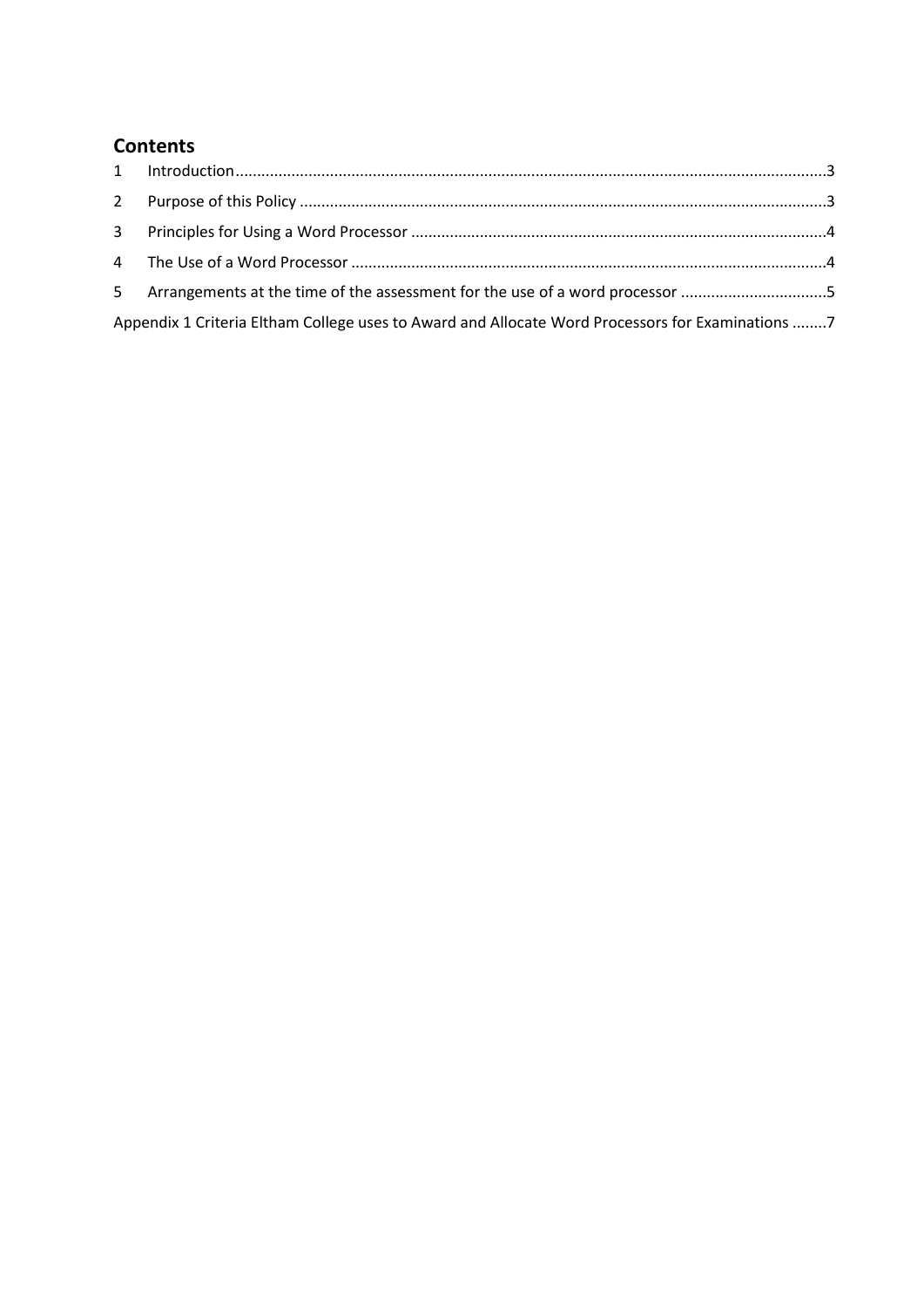### <span id="page-3-0"></span>**1 Introduction**

This policy on the use of word processors in examinations and assessments is reviewed and updated annually, on the publication of updated JCQ regulations and guidance contained in the publications [Access Arrangements and Reasonable Adjustments](http://www.jcq.org.uk/exams-office/access-arrangements-and-special-consideration/regulations-and-guidance) an[d Instructions for conducting examinations.](http://www.jcq.org.uk/exams-office/ice---instructions-for-conducting-examinations) 

References in this policy to AA and ICE relate to/are directly taken from the [Access Arrangements and](http://www.jcq.org.uk/exams-office/access-arrangements-and-special-consideration/regulations-and-guidance)  [Reasonable Adjustments 2021-2022](http://www.jcq.org.uk/exams-office/access-arrangements-and-special-consideration/regulations-and-guidance) and [Instructions for Conducting Examinations 2021](http://www.jcq.org.uk/exams-office/ice---instructions-for-conducting-examinations) -2022 publications.

The use of a word processor in exams and assessments is an available access arrangement/reasonable adjustment.

### (AA 4.2.1)

The purpose of an access arrangement/reasonable adjustment is to ensure, where possible, that barriers to assessment are removed for a disabled candidate preventing him/her from being placed at a substantial disadvantage as a consequence of persistent and significant difficulties.

The integrity of the assessment is maintained, whilst at the same time providing access to assessments for a disabled candidate.

### (AA 4.2.2)

Although access arrangements/adjustments are intended to allow access to assessments, they cannot be granted where they will compromise the assessment objectives of the specification in question.

### (AA 4.2.3)

Candidates may not require the same access arrangements/reasonable adjustments in each specification. Subjects and their methods of assessments may vary, leading to different demands of the candidate. ALS leads/SENCos must consider the need for access arrangements/reasonable adjustments on a subject-by-subject basis.

### (AA 4.2.1)

The Additional Learning Support lead/SENCo must ensure that the proposed access arrangement/reasonable adjustment does not disadvantage or advantage a candidate.

### (AA 4.2.7)

The candidate must have had appropriate opportunities to practise using the access arrangement(s)/reasonable adjustment(s) before their first examination.

### <span id="page-3-1"></span>**2 Purpose of this Policy**

This policy details how Eltham College complies with AA (chapter 4) (Managing the needs of candidates and principles for centres), section 5.8 (Word processor) and ICE (sections 14.20-25) when awarding and allocating a candidate the use of word processor in examinations.

The term 'word processor' is used to describe for example, the use of a computer, laptop or tablet.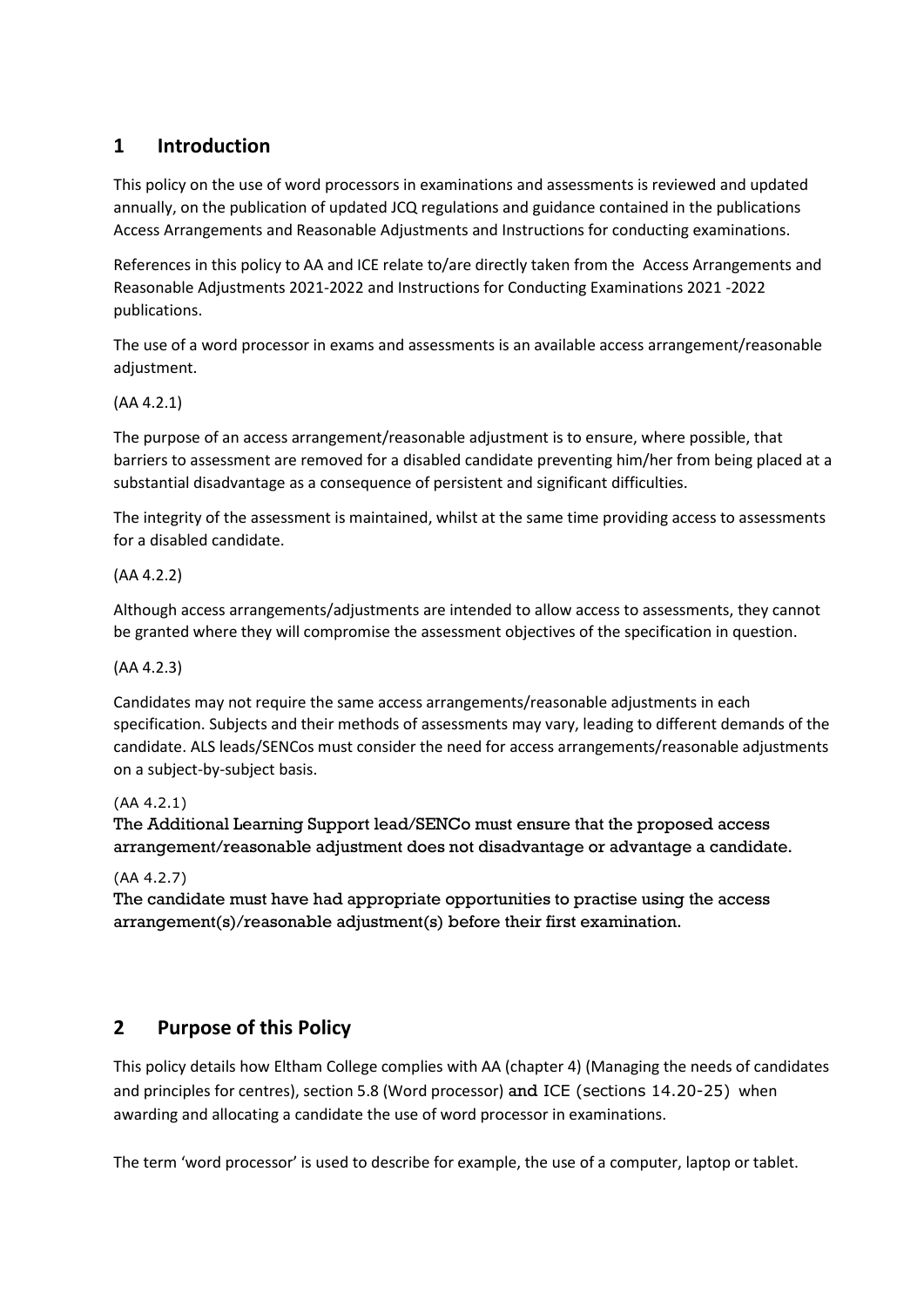### <span id="page-4-0"></span>**3 Principles for Using a Word Processor**

Eltham College complies with AA chapter 4 *Adjustments for candidates with disabilities and learning difficulties* regulations and guidance as follows:

**NOTE: Using a tablet or laptop computer in lessons from Year 9 onwards under the School's 'Choose Your Own Device (CYOD)' policy does not mean that a student can use a word processor in examinations and assessments unless it is confirmed that the student has a disability, learning difficulty, or meets some or all of the criteria listed in Appendix 1, and that the centre has a firmly established picture of need**

### <span id="page-4-1"></span>**4 The Use of a Word Processor**

Eltham College: complies with AA chapter 5 *Access arrangements available* as follows:

The centre will

- allocate the use of a word processor to a candidate with the spelling and grammar check/predictive text disabled (switched off) where it is their normal way of working within the centre (AA 5.8.1)
- award the use of a word processor to a candidate where appropriate to their needs
- For example a candidate with
- a learning difficulty which has a substantial and long term adverse effect on their ability to write legibly
- a medical condition
- a physical disability
- a sensory impairment
- planning and organisational problems when writing by hand
- poor handwriting (AA 5.8.4)
- only permit the use of a word processor where the integrity of the assessment can be maintained (AA 4.2.1)
- not grant the use of a word processor where it will compromise the assessment objectives of the specification in question (AA 4.2.2)
- consider on a subject-by-subject basis if the candidate will need to use a word processor in each specification (AA 4.2.3)
- Process access arrangements/reasonable adjustments at the start of the course, or as soon as practicable having firmly established a picture of need and normal way of working, ensuring arrangements are always approved before an examination or assessment (AA 4.2.4)
- provide the use of word processors to candidates in non-examination assessment components as standard practice unless prohibited by the specification (AA 5.8.2)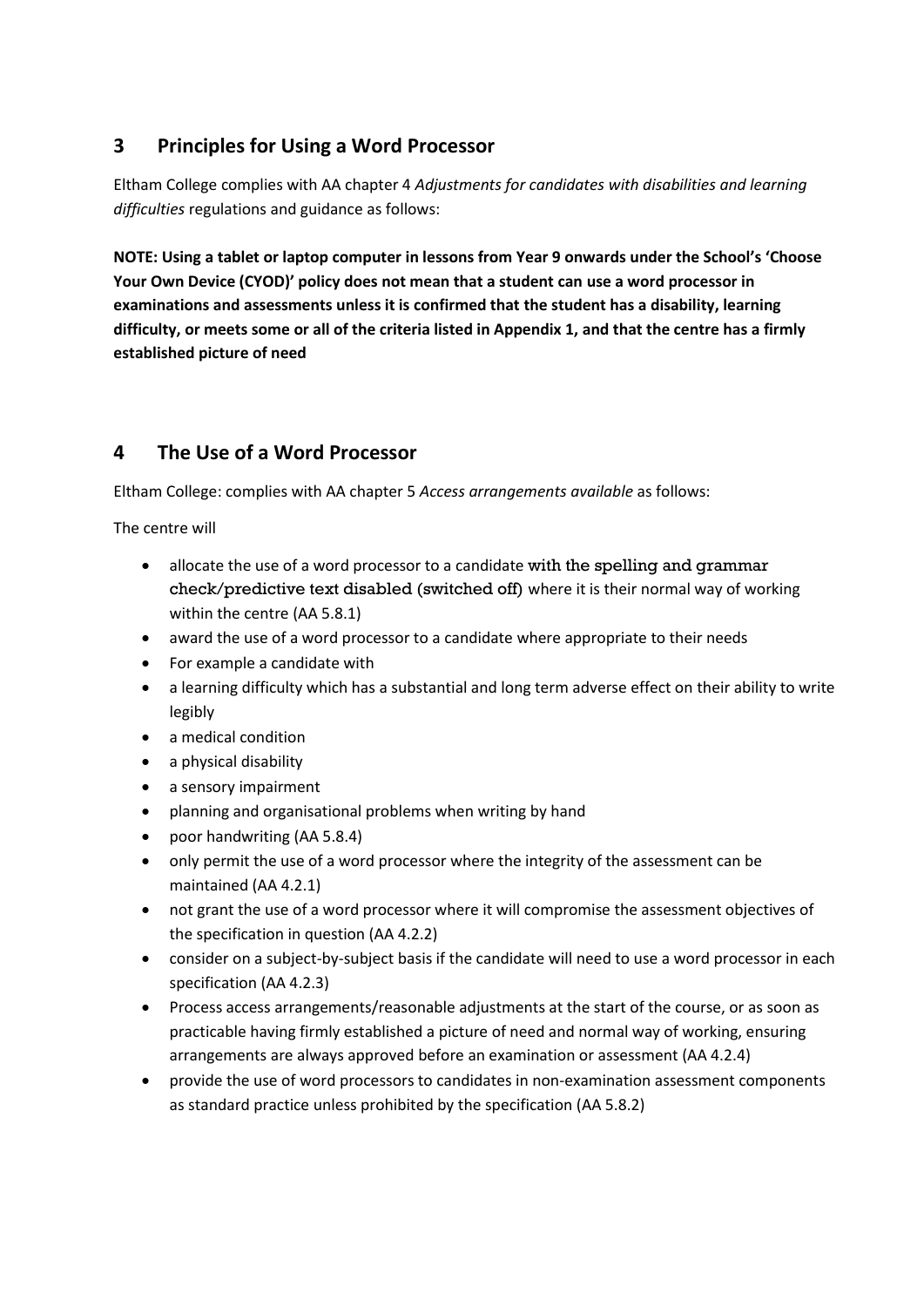The centre will not

• simply grant the use of a word processor to a candidate because they now want to type rather than write in exams or can work faster on a keyboard, or because they use a laptop at home (AA 5.8.4)

### **Exceptions**

The only exceptions to the above where the use of a word processor would be considered for a candidate would be

- in the event of a temporary injury or impairment, or a diagnosis of a disability or manifestation of an impairment relating to an existing disability arising after the start of the course (AA 4.2.4)
- where the curriculum is delivered electronically, and the centre provides word processors to all candidates (AA 5.8.4)

### <span id="page-5-0"></span>**5 Arrangements at the time of the assessment for the use of a word processor**

A candidate using a word processor is accommodated in Computer Room 2 or other suitable room for all subjects requiring extended writing

• Invigilators in the Computer Room 2 room are fully trained in the use of laptops. Invigilators are fully experienced in the use of the lap top where students are concerned. The ensure that the students completes the information on centre number, candidate number, and exam paper reference number. They are also aware that the word processor cover sheet where required by an exam board is completed and the candidates work is printed out in the candidate's presence.

In compliance with the regulations the centre

- provides a word processor with the spelling and grammar check facility/predictive text disabled (switched off) to a candidate where it is their normal way of working within the centre, unless an awarding body's specification says otherwise (ICE 14.20)
- ensures the candidate is reminded to ensure that their centre number, candidate number and the unit/component code appear on each page as a header or footer e.g. 12345/8001 – 6391/01 (ICE 14.22)

If a candidate is using the software application Notepad or WordPad these do not allow for the insertion of a header or footer. In such circumstances once the candidate has completed the examination and printed off their typed script, they are instructed to handwrite their details as a header or footer. The candidate is supervised throughout this process to ensure that they are solely performing this task and not re-reading their answers or amending their work in any way.

- ensures the candidate understands that each page of the typed script must be numbered, e.g. page 1 of 6 (ICE 14.23)
- ensures the candidate is reminded to save their work at regular intervals. (or where possible an IT technician will set up autosave on each laptop/tablet to ensure that if there is a complication or technical issue, the candidate's work is not lost) (ICE 14.24)
- instructs the candidate to use a minimum of 12pt font and double spacing in order to make marking easier for examiners (ICE 14.24)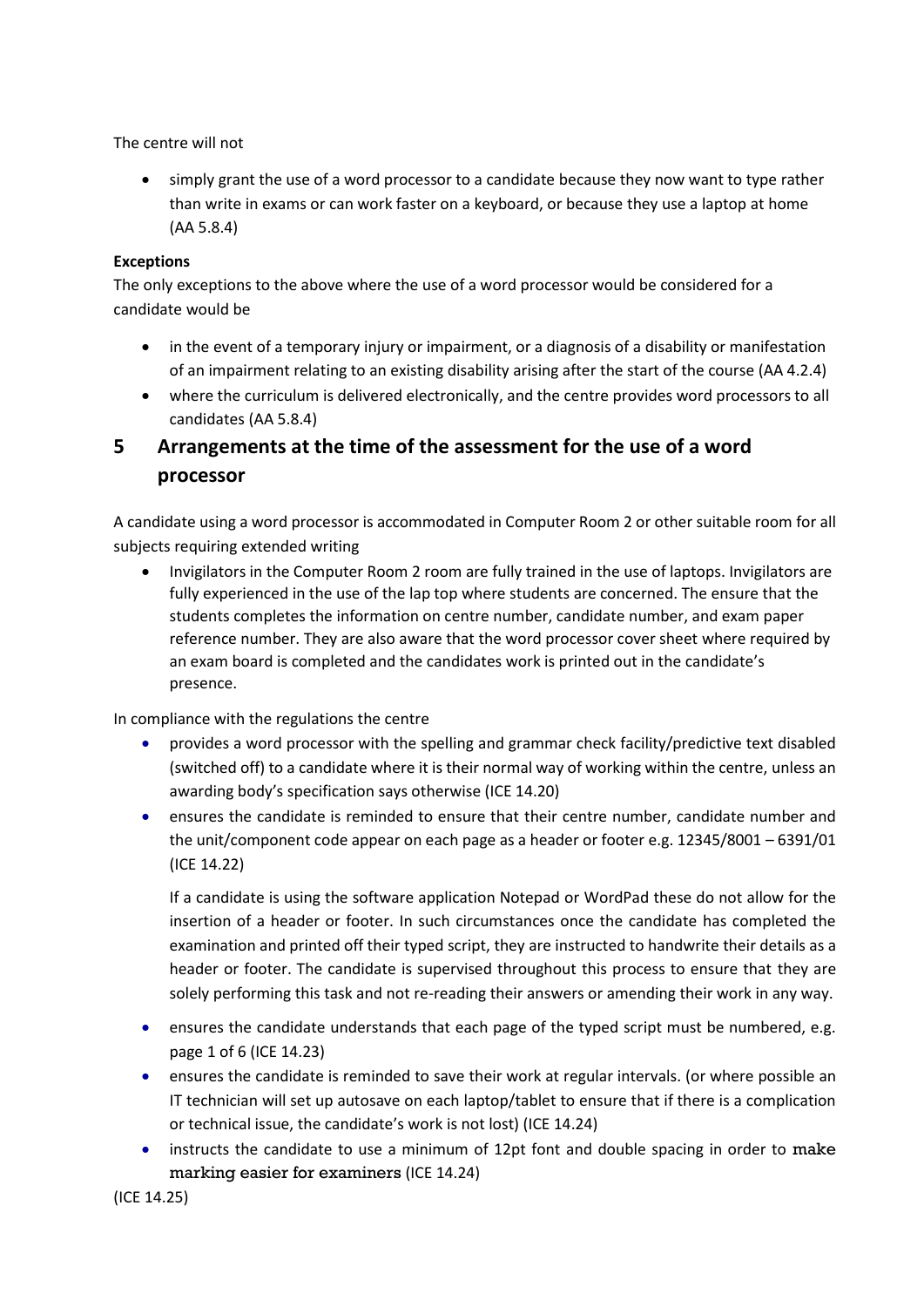The centre will ensure the word processor

- is only used in a way that ensures a candidate's script is produced under secure conditions
- is not used to perform skills which are being assessed
- is not connected to an intranet or any other means of communication
- is in good working order at the time of the exam
- is accommodated in such a way that other candidates are not disturbed and cannot read the screen
- is used as a typewriter, not as a database, although standard formatting software is acceptable and is not connected to an intranet or any other means of communication
- is cleared of any previously stored data
- does not give the candidate access to other applications such as a calculator (where prohibited in the examination), spreadsheets etc.
- does not include graphic packages or computer aided design software unless permission has been given to use these
- does not have any predictive text software or an automatic spelling and grammar check enabled unless the candidate has been permitted a scribe or is using speech recognition technology (a scribe cover sheet must be completed), or the awarding body's specification permits the use of automatic spell checking
- does not include speech recognition technology unless the candidate has permission to use a scribe or relevant software
- is not used on the candidate's behalf by a third party unless the candidate has permission to use a scribe

### **Portable storage medium**

The centre will ensure that any portable storage medium (e.g. a memory stick) used

- is provided by the centre
- is cleared of any previously stored data

#### **Printing the script after the exam is over**

(ICE 14.25)

The centre will ensure

- the word processor is either connected to a printer so that a script can be printed off, or have the facility to print from a portable storage medium
- the candidate is present to verify that the work printed is their own
- a word processed script is attached to any answer booklet which contains some of the answers
- where an awarding body requires a cover sheet to be completed this is included with the candidate's typed script (according to the relevant awarding body's instructions)